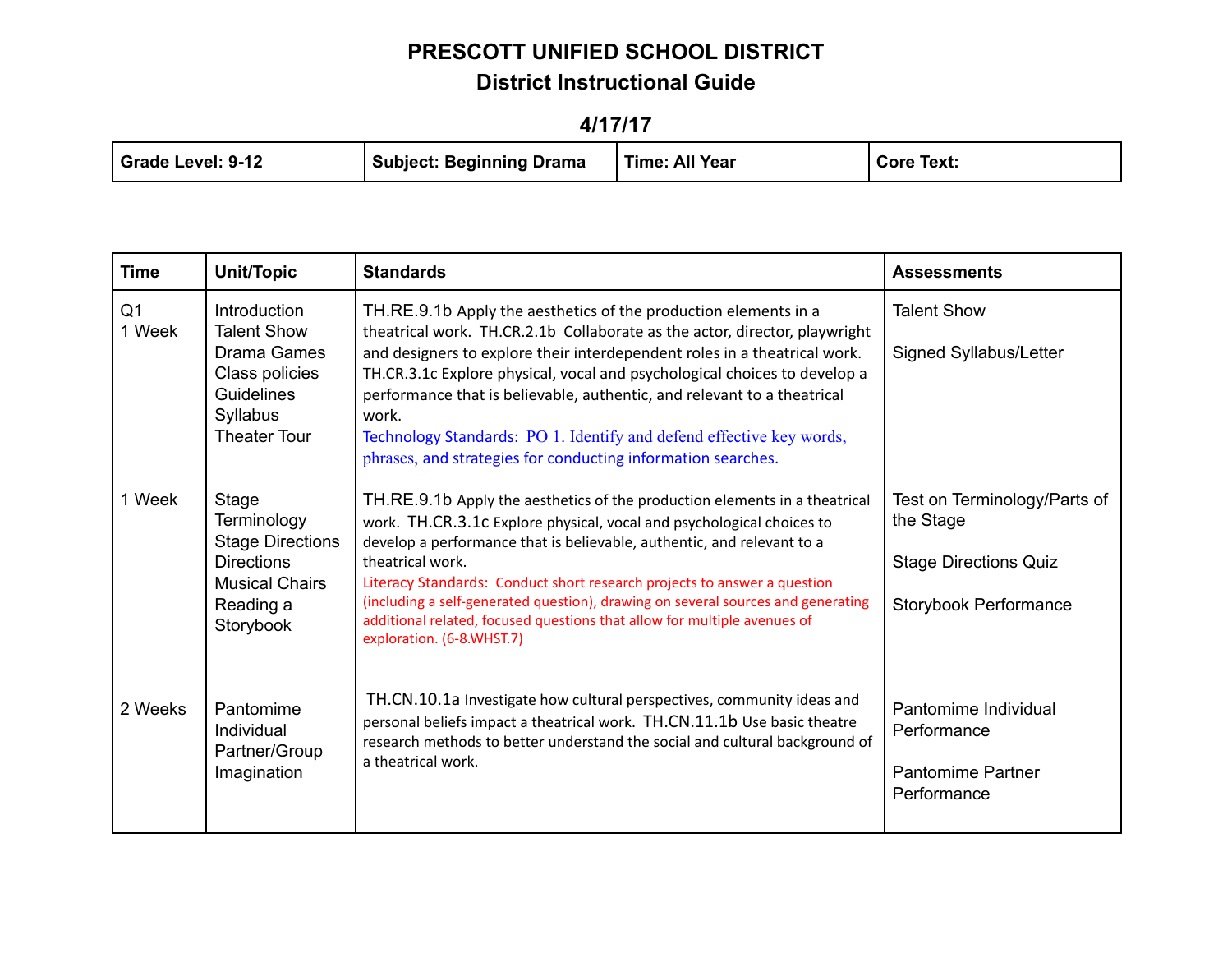| 2 Weeks | <b>Theater History</b>                               | TH.PR.6.2a Present a theatrical work using creative processes that shape                                                                                                                                                          | <b>Research Paper</b>        |
|---------|------------------------------------------------------|-----------------------------------------------------------------------------------------------------------------------------------------------------------------------------------------------------------------------------------|------------------------------|
|         | <b>Greek Theater</b><br>Aristotle 6<br>Elements of a | the production for a specific audience. TH.CR. 3.1c Explore physical, vocal<br>and psychological choices to develop a performance that is believable,                                                                             | <b>Research Presentation</b> |
|         | Tragedy<br><b>Play Summary</b>                       | authentic, and relevant to a theatrical work. TH.RE.9.1b Apply the<br>aesthetics of the production elements in a theatrical work. 12.CN.10.1b                                                                                     | <b>Greek Theater Test</b>    |
|         | <b>Scenes</b>                                        | Explore how cultural, global, and historic belief systems affect creative<br>choices in a theatrical work.<br>TH.CR.1.1a Apply basic research to construct ideas about the visual                                                 | 6 Elements of Tragedy Quiz   |
|         |                                                      | composition of a theatrical work. TH.CR.2.1a Discuss the function of history<br>and culture in the development of a dramatic concept through a critical                                                                           | <b>Play Summary</b>          |
|         |                                                      | analysis of original ideas in a theatrical work. TH.RE.8.1a Analyze and<br>compare character choices developed from personal experiences in multiple                                                                              | <b>Scene Performances</b>    |
|         |                                                      | theatrical works. TH.RE.8.2a Defend character choices when participating in<br>or observing a theatrical work. TH.RE.9.1a Examine a theatrical work using                                                                         |                              |
|         |                                                      | supporting evidence and criteria, while considering art forms, history,<br>culture, and other disciplines. TH.RE.9.2a Analyze and assess a theatrical                                                                             |                              |
|         |                                                      | work by connecting it to art forms, history, culture, and other disciplines<br>using supporting evidence and criteria. TH.RE.9.1b Apply the aesthetics of                                                                         |                              |
|         |                                                      | the production elements in a theatrical work. TH.RE.9.1c Describe the<br>playwright's purpose for an intended audience in a theatrical work.                                                                                      |                              |
|         |                                                      | TH.RE.9.2c Justify how a theatrical work communicates a specific purpose<br>for an audience. TH.RE.9.3c Compare and debate the connection between                                                                                 |                              |
|         |                                                      | a theatrical work and contemporary issues that may impact an audience.<br>TH.CN.10.1a Investigate how cultural perspectives, community ideas and                                                                                  |                              |
|         |                                                      | personal beliefs impact a theatrical work. 12.CN.10.1b Explore how<br>cultural, global, and historic belief systems affect creative choices in a                                                                                  |                              |
|         |                                                      | theatrical work. TH.CN.11.1b Use basic theatre research methods to better<br>understand the social and cultural background of a theatrical work.                                                                                  |                              |
|         |                                                      | Literacy Standards: Determine the central ideas or information of a primary<br>or secondary source; provide an accurate summary that makes clear the<br>relationships among the key details and ideas. (11-12.RH.2) Determine the |                              |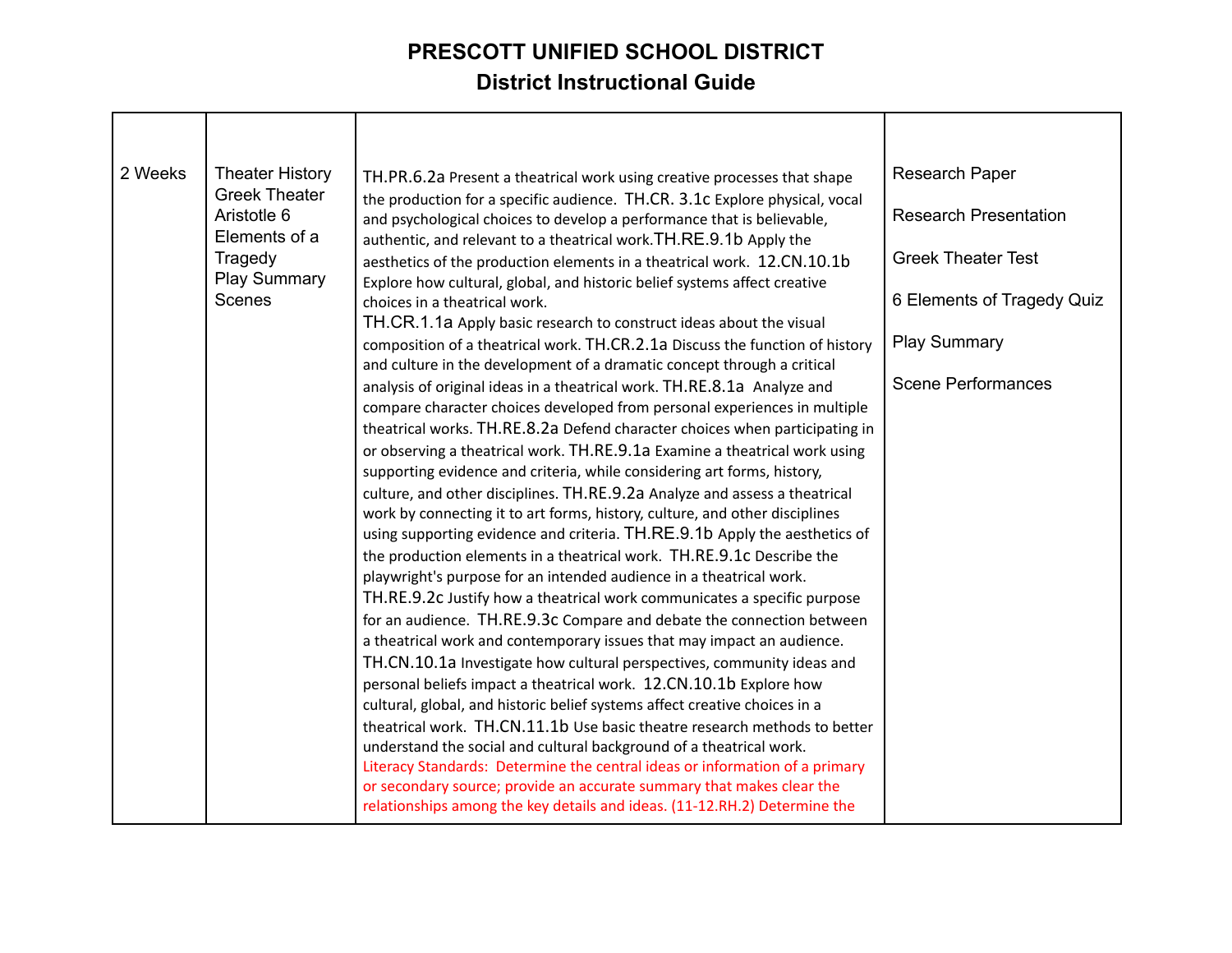| 1 Week | Lip Sync<br>Individual/Group<br>Performances | meaning of words and phrases as they are used in a text, including analyzing<br>how an author uses and refines the meaning of a key term over the course of<br>a text (e.g., how Madison defines faction in Federalist No. 10). (11-12.RH.4)<br>Technology Standards: PO 1. Analyze, evaluate, and synthesize information to<br>generate new ideas, processes, or products.<br>TH.CR.2.1b Collaborate as the actor, director, playwright and designers to<br>explore their interdependent roles in a theatrical work. TH.CR. 3.1c Explore<br>physical, vocal and psychological choices to develop a performance that is<br>believable, authentic, and relevant to a theatrical work.<br>TH.PR.6.1a Perform a scripted theatrical work for a specific audience.<br>TH.PR.6.2a Present a theatrical work using creative processes that shape<br>the production for a specific audience. TH.RE.9.1b Apply the aesthetics of<br>the production elements in a theatrical work. Technology Standards: PO 2.<br>Use digital collaborative tools to synthesize information, produce original works, and<br>express ideas | Lip Sync Solo Performance<br>with typed lyrics and<br>blocking<br>Lip Sync Group<br>Performance |
|--------|----------------------------------------------|------------------------------------------------------------------------------------------------------------------------------------------------------------------------------------------------------------------------------------------------------------------------------------------------------------------------------------------------------------------------------------------------------------------------------------------------------------------------------------------------------------------------------------------------------------------------------------------------------------------------------------------------------------------------------------------------------------------------------------------------------------------------------------------------------------------------------------------------------------------------------------------------------------------------------------------------------------------------------------------------------------------------------------------------------------------------------------------------------------------|-------------------------------------------------------------------------------------------------|
| 1 Week | Storytelling<br>Introduction<br>Monologue    | TH.CR. 3.1c Explore physical, vocal and psychological choices to develop a<br>performance that is believable, authentic, and relevant to a theatrical work.<br>TH.PR.6.1a Perform a scripted theatrical work for a specific audience.<br>TH.PR.6.2a Present a theatrical work using creative processes that shape<br>the production for a specific audience. TH.RE.9.1b Apply the aesthetics of<br>the production elements in a theatrical work. TH.CN.10.2b Integrate<br>conventions and knowledge from different art forms and other disciplines to<br>develop a cross-cultural theatrical work.                                                                                                                                                                                                                                                                                                                                                                                                                                                                                                               | Written Introduction<br>Monologue<br>Introduction Monologue<br>Performance                      |
| 1 Week | Open-Ended<br>Scenes                         | TH.CR. 3.1c Explore physical, vocal and psychological choices to develop a<br>performance that is believable, authentic, and relevant to a theatrical work.<br>TH.RE.8.1a Analyze and compare character choices developed from<br>personal experiences in multiple theatrical works. TH.RE.8.2a Defend<br>character choices when participating in or observing a theatrical work.<br>TH.RE.9.1b Apply the aesthetics of the production elements in a theatrical<br>work.                                                                                                                                                                                                                                                                                                                                                                                                                                                                                                                                                                                                                                         | <b>Scene Participation</b>                                                                      |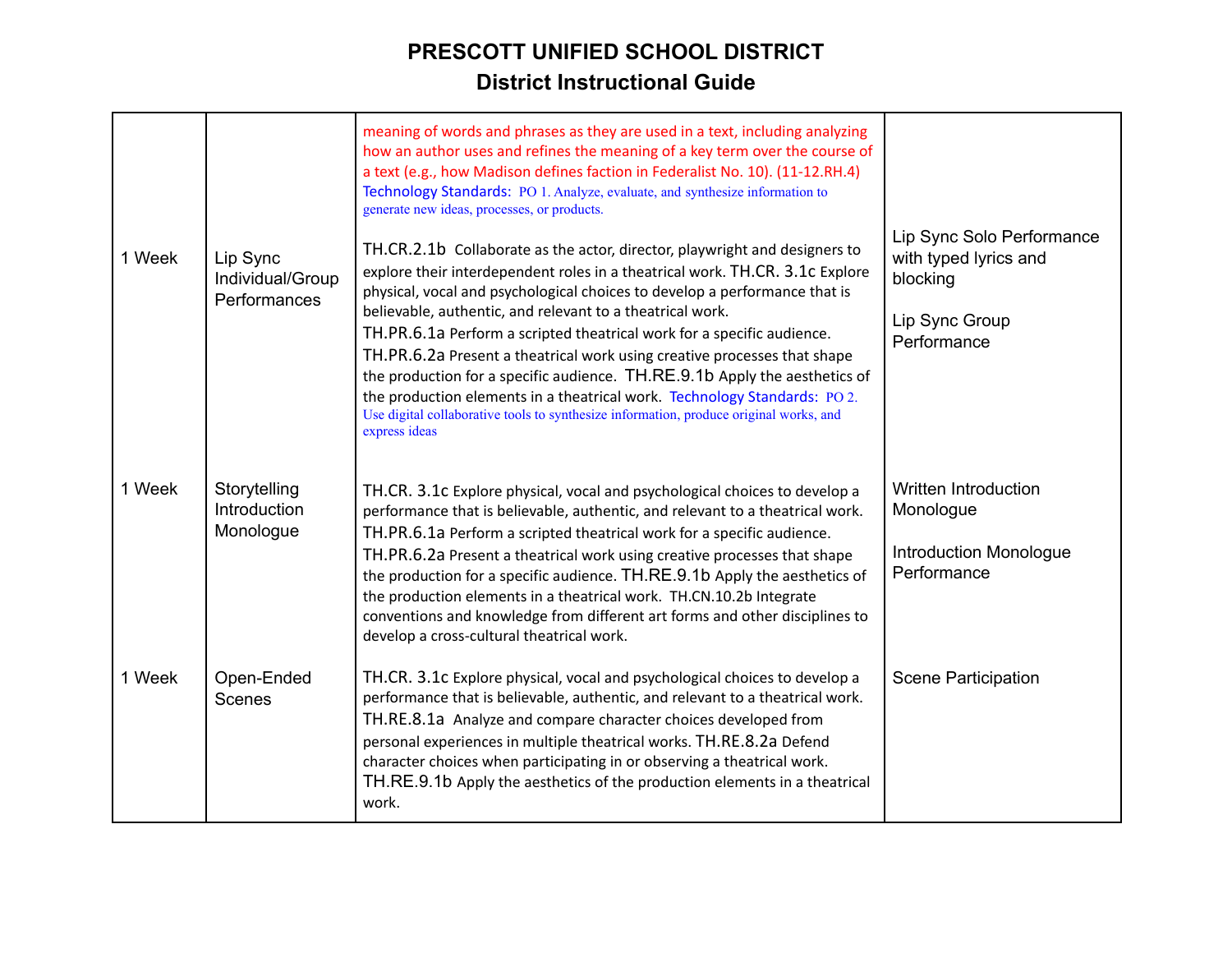|               | Timeline of a<br>Performance                      | TH.CN.10.2b Integrate conventions and knowledge from different art forms<br>and other disciplines to develop a cross-cultural theatrical work.<br>TH.CN.11.1b Use basic theatre research methods to better understand the<br>social and cultural background of a theatrical work.                                                                                                                                                                                                                                                                                                                                                                                                                                                                                                                                                                                                                                                                                                               | <b>Test on Performance</b><br>Timeline/Terminology                                  |
|---------------|---------------------------------------------------|-------------------------------------------------------------------------------------------------------------------------------------------------------------------------------------------------------------------------------------------------------------------------------------------------------------------------------------------------------------------------------------------------------------------------------------------------------------------------------------------------------------------------------------------------------------------------------------------------------------------------------------------------------------------------------------------------------------------------------------------------------------------------------------------------------------------------------------------------------------------------------------------------------------------------------------------------------------------------------------------------|-------------------------------------------------------------------------------------|
|               | Performance<br>Analysis                           | TH.RE.7.1a-Respond to what is seen, felt, and heard in a theatrical work to<br>develop criteria for artistic choices. TH.RE.8.1C Justify personal aesthetics,<br>preferences, and beliefs through participation in and observation of a<br>theatrical work. TH.CR.1.1b Explore the impact of technology on design<br>choices in a theatrical work. TH.RE.9.1a Examine a theatrical work using<br>supporting evidence and criteria, while considering art forms, history,<br>culture, and other disciplines. TH.RE.9.2a Analyze and assess a theatrical<br>work by connecting it to art forms, history, culture, and other disciplines<br>using supporting evidence and criteria. TH.RE.9.2b Construct meaning in a<br>theatrical work, taking into consideration, personal aesthetics and knowledge<br>of production elements while respecting others'<br>interpretations. TH.CN.10.1a Investigate how cultural perspectives,<br>community ideas and personal beliefs impact a theatrical work. | Worksheet on Performance<br>Analysis                                                |
| Q2<br>2 Weeks | Writing &<br>Performing<br>Thematic<br>Monologues | TH.CR. 3.1c Explore physical, vocal and psychological choices to develop a<br>performance that is believable, authentic, and relevant to a theatrical work.<br>TH.PR.6.1a Perform a scripted theatrical work for a specific audience.<br>TH.PR.6.2a Present a theatrical work using creative processes that shape<br>the production for a specific audience. TH.RE.9.1b Apply the aesthetics of<br>the production elements in a theatrical work. 12.CN.10.1b Explore how<br>cultural, global, and historic belief systems affect creative choices in a<br>theatrical work.                                                                                                                                                                                                                                                                                                                                                                                                                      | <b>Written Thematic Monologue</b><br>with Stage Directions<br>Monologue Performance |
| 1 Week        | Makeup for the<br><b>Stage Performer</b>          | TH.RE.9.1b Apply the aesthetics of the production elements in a theatrical<br>work. TH.CN.10.2b Integrate conventions and knowledge from different art<br>forms and other disciplines to develop a cross-cultural theatrical work.                                                                                                                                                                                                                                                                                                                                                                                                                                                                                                                                                                                                                                                                                                                                                              | Self-Application<br>Applying Makeup to Partner                                      |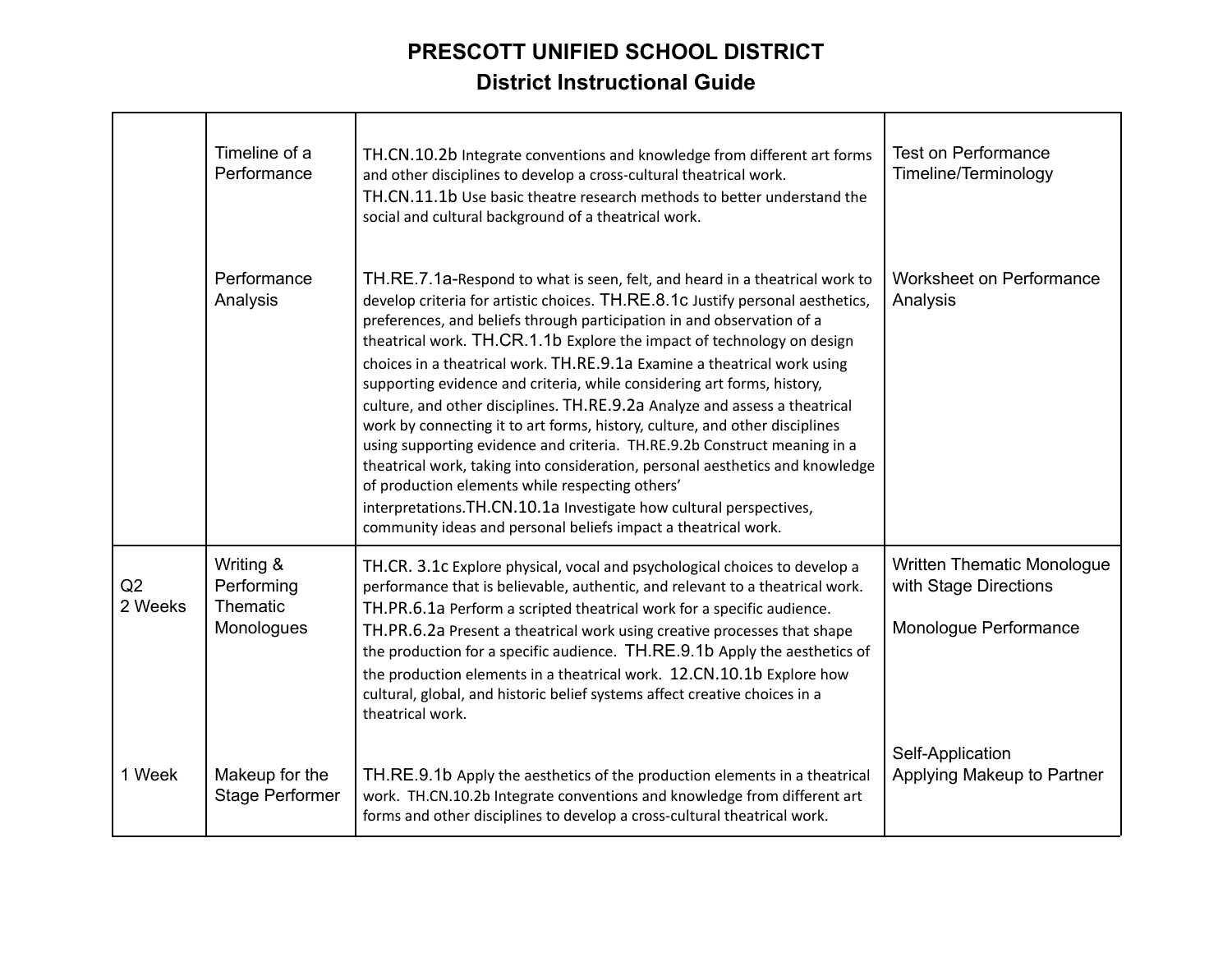|         |                                                                                  | TH.CN.11.1b Use basic theatre research methods to better understand the<br>social and cultural background of a theatrical work.                                                                                                                                                                                                                                                                                                                                                                                                                                                                                                                                                                                                                                                                                                                                                                                                                                                                                                                                                                                                                                                                                                                                                                                                                                                                                                                                                                                                                                                                                                                                                                                                                                                                                |                                                                                                                                 |
|---------|----------------------------------------------------------------------------------|----------------------------------------------------------------------------------------------------------------------------------------------------------------------------------------------------------------------------------------------------------------------------------------------------------------------------------------------------------------------------------------------------------------------------------------------------------------------------------------------------------------------------------------------------------------------------------------------------------------------------------------------------------------------------------------------------------------------------------------------------------------------------------------------------------------------------------------------------------------------------------------------------------------------------------------------------------------------------------------------------------------------------------------------------------------------------------------------------------------------------------------------------------------------------------------------------------------------------------------------------------------------------------------------------------------------------------------------------------------------------------------------------------------------------------------------------------------------------------------------------------------------------------------------------------------------------------------------------------------------------------------------------------------------------------------------------------------------------------------------------------------------------------------------------------------|---------------------------------------------------------------------------------------------------------------------------------|
| 3 Weeks | Theater History:<br>Commedia<br>del'Arte<br><b>Stock</b><br>Characters<br>Scenes | TH.CR.1.1a Apply basic research to construct ideas about the visual<br>composition of a theatrical work. TH.RE.8.1a Analyze and compare<br>character choices developed from personal experiences in multiple theatrical<br>works. TH.RE.8.2a Defend character choices when participating in or<br>observing a theatrical work. TH.RE.8.1b Identify and compare cultural<br>perspectives and contexts that influence the evaluation of theatrical work.<br>TH.RE.8.2b Apply concepts from a theatrical work for personal realization<br>about cultural perspectives and understanding. TH.RE.8.3b Apply new<br>understandings of cultures and contexts to theatrical work. TH.RE.9.1a<br>Examine a theatrical work using supporting evidence and criteria, while<br>considering art forms, history, culture, and other disciplines. TH.RE.9.2a<br>Analyze and assess a theatrical work by connecting it to art forms, history,<br>culture, and other disciplines using supporting evidence and criteria.<br>TH.RE.9.1b Apply the aesthetics of the production elements in a theatrical<br>work. TH.RE.9.1c Describe the playwright's purpose for an intended<br>audience in a theatrical work. TH.RE.9.2c Justify how a theatrical work<br>communicates a specific purpose for an audience. TH.RE.9.3c Compare and<br>debate the connection between a theatrical work and contemporary issues<br>that may impact an audience. TH.CN.10.1a Investigate how cultural<br>perspectives, community ideas and personal beliefs impact a theatrical work.<br>12.CN.10.1b Explore how cultural, global, and historic belief systems affect<br>creative choices in a theatrical work. TH.CN.11.1b Use basic theatre<br>research methods to better understand the social and cultural background of<br>a theatrical work. | <b>Research Paper</b><br><b>Research Presentation</b><br><b>Stock Character Improvised</b><br>Scenes<br><b>Comedic Audition</b> |
|         |                                                                                  |                                                                                                                                                                                                                                                                                                                                                                                                                                                                                                                                                                                                                                                                                                                                                                                                                                                                                                                                                                                                                                                                                                                                                                                                                                                                                                                                                                                                                                                                                                                                                                                                                                                                                                                                                                                                                |                                                                                                                                 |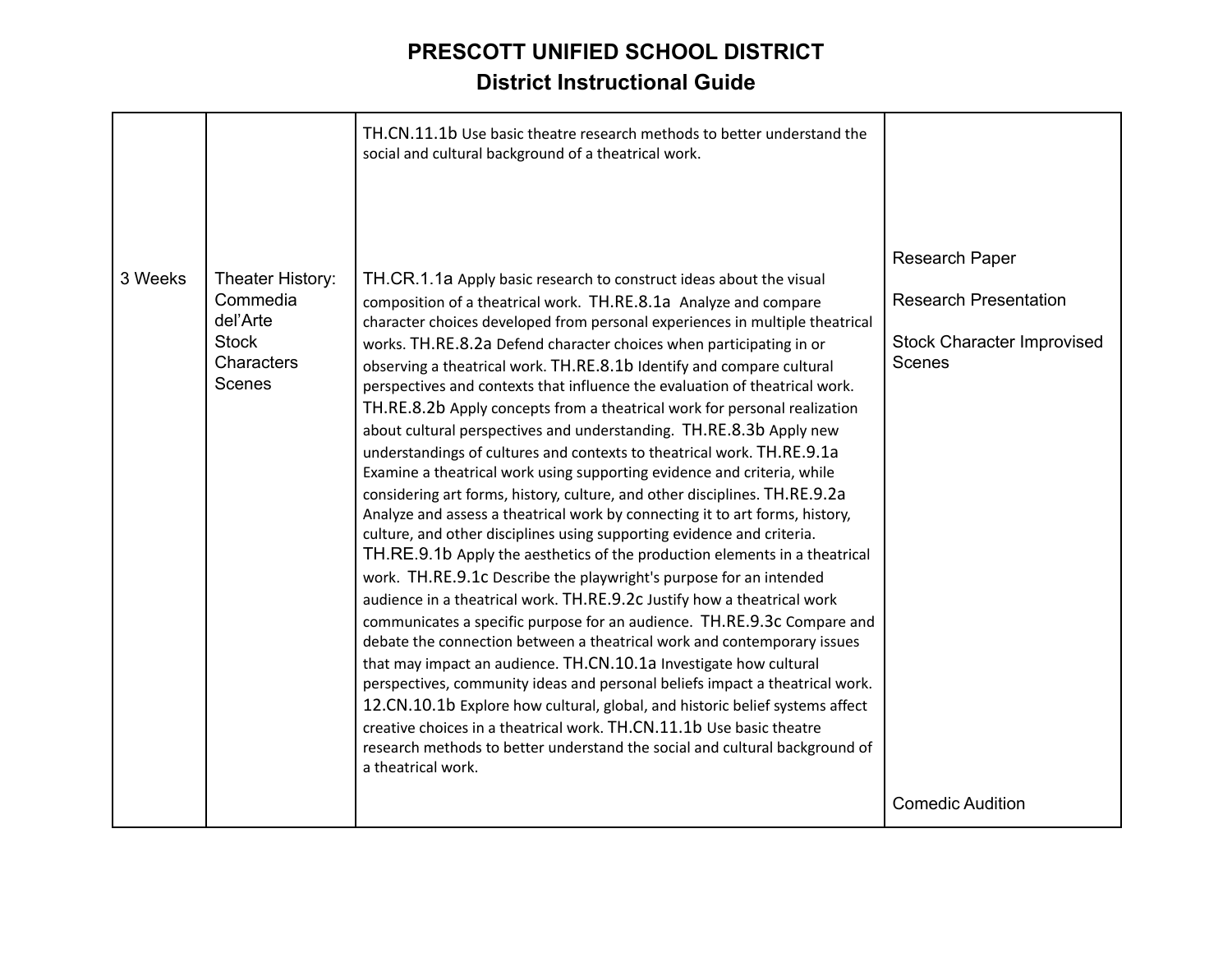| 3 Weeks | Audition<br><b>Techniques</b> | TH. CR.1.1c Use script analysis to generate ideas about a character that is<br>believable and convincing in a theatrical work. TH.CR. 3.1c Explore physical,<br>vocal and psychological choices to develop a performance that is believable,<br>authentic, and relevant to a theatrical work. TH.PR.4.1b<br>Apply pacing to better communicate the story in a theatrical work. TH.PR.<br>4.2a Analyze unique choices and create believable and sustainable<br>characters theatrical work. TH.PR.4.2b Identify essential text information,<br>research from various sources, and the director's concept that influence<br>character choices in a theatrical work. TH.PR.4.3b Apply a variety of<br>researched acting techniques to character choices in a theatrical work.<br>TH.PR.6.1a Perform a scripted theatrical work for a specific audience.                                                                                                                                                                                                                                                                                                                                                                                                                    | Monologue<br><b>Dramatic Audition</b><br>Monologue<br><b>Audition Scene with Partner</b> |
|---------|-------------------------------|------------------------------------------------------------------------------------------------------------------------------------------------------------------------------------------------------------------------------------------------------------------------------------------------------------------------------------------------------------------------------------------------------------------------------------------------------------------------------------------------------------------------------------------------------------------------------------------------------------------------------------------------------------------------------------------------------------------------------------------------------------------------------------------------------------------------------------------------------------------------------------------------------------------------------------------------------------------------------------------------------------------------------------------------------------------------------------------------------------------------------------------------------------------------------------------------------------------------------------------------------------------------|------------------------------------------------------------------------------------------|
|         | Play Reading<br>Analysis      | TH.RE.8.1b Identify and compare cultural perspectives and contexts that<br>influence the evaluation of theatrical work. TH.RE.8.2b Apply concepts from<br>a theatrical work for personal realization about cultural perspectives and<br>understanding. TH.RE.8.3b Apply new understandings of cultures and<br>contexts to theatrical work. TH.RE.9.1c Describe the playwright's purpose<br>for an intended audience in a theatrical work. TH.RE.9.2c Justify how a<br>theatrical work communicates a specific purpose for an audience.<br>TH.RE.9.3c Compare and debate the connection between a theatrical work<br>and contemporary issues that may impact an audience. TH.CN.10.1a<br>Investigate how cultural perspectives, community ideas and personal beliefs<br>impact a theatrical work. 12.CN.10.1b Explore how cultural, global, and<br>historic belief systems affect creative choices in a theatrical work.<br>Literacy Standards: Cite specific textual evidence to support analysis of<br>primary and secondary sources, connecting insights gained from specific<br>details to an understanding ofthe text as a whole. (11-12.RH.1) Technology<br>Standards: PO 4. Synthesize research information to create new understanding or<br>develop new ideas. | Worksheet on Play Reading<br>Analysis                                                    |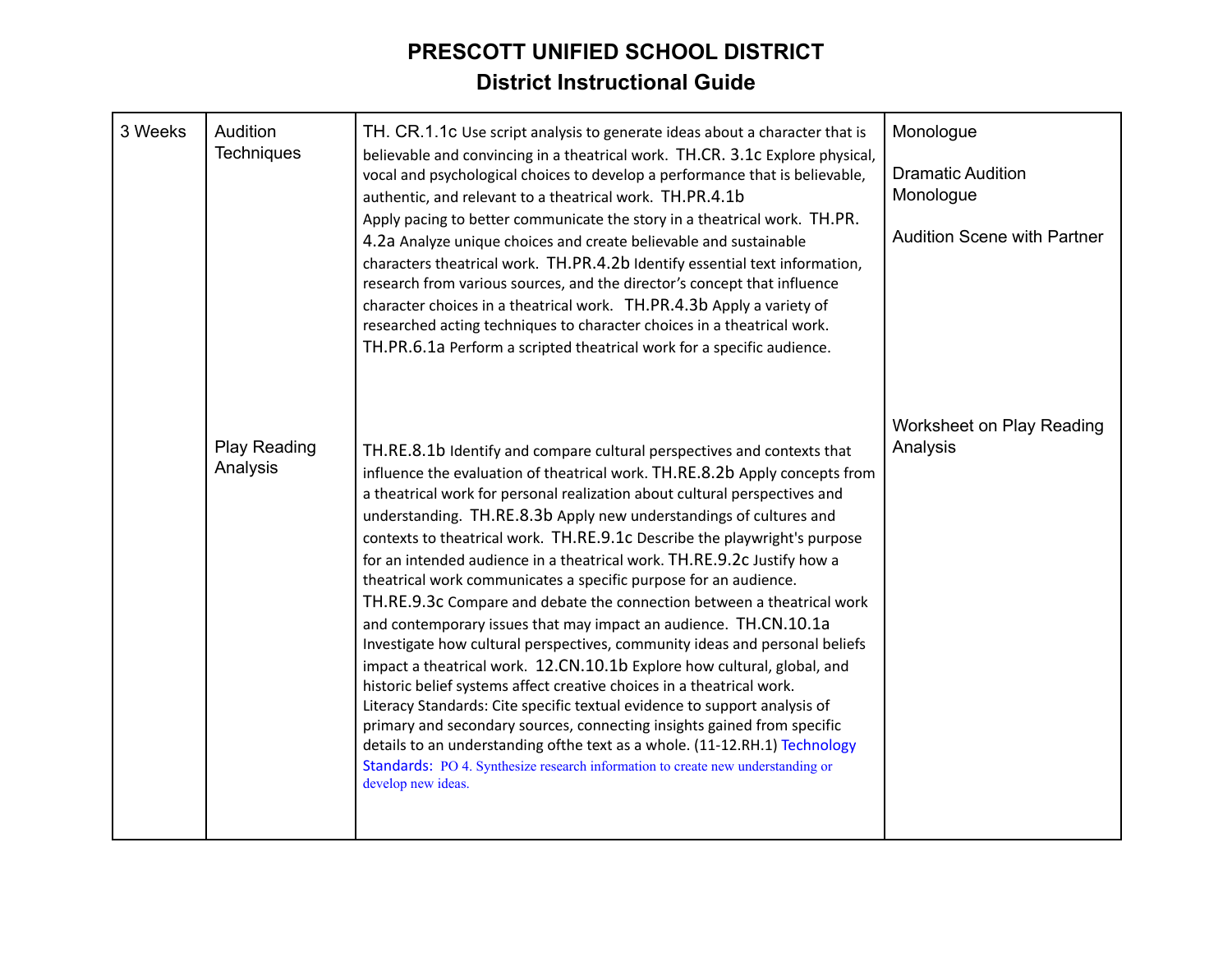| Q3<br>2 Weeks | Playwriting<br>Directing                                                 | TH.CR.2.1.b Collaborate as the actor, director, playwright and designers to<br>explore their interdependent roles in a theatrical work. TH.CR.3.1a Practice<br>and demonstrate a devised or scripted theatrical work using theatrical<br>staging (blocking, movement). TH.CR.2.1b Justify technical design choices<br>to support the story and emotional impact of a devised or scripted theatrical<br>work. TH.PR.5.1b Use researched technical elements to increase the<br>impact of design in a theatrical work. TH.PR.6.1a Perform a scripted<br>theatrical work for a specific audience. TH.PR.6.2a Present a theatrical<br>work using creative processes that shape the production for a specific<br>audience. TH.RE.9.1b Apply the aesthetics of the production elements in a<br>theatrical work. TH.RE.9.2b Construct meaning in a theatrical work, taking<br>into consideration, personal aesthetics and knowledge of production<br>elements while respecting others' interpretations. TH.CN.10.2b Integrate | 10-Page Play<br>Rehearsal<br>Process/Blocking/Directing<br>Play Performance           |
|---------------|--------------------------------------------------------------------------|-----------------------------------------------------------------------------------------------------------------------------------------------------------------------------------------------------------------------------------------------------------------------------------------------------------------------------------------------------------------------------------------------------------------------------------------------------------------------------------------------------------------------------------------------------------------------------------------------------------------------------------------------------------------------------------------------------------------------------------------------------------------------------------------------------------------------------------------------------------------------------------------------------------------------------------------------------------------------------------------------------------------------|---------------------------------------------------------------------------------------|
| 3 Weeks       | American<br>Playwrights<br>Tennessee<br>Williams<br><b>Arthur Miller</b> | conventions and knowledge from different art forms and other disciplines to<br>develop a cross-cultural theatrical work. TH.CN.11.1a Research how other<br>theatre artists apply creative processes to tell stories in a devised or scripted<br>theatrical work. TH.CN.11.2a Formulate creative choices for a devised or<br>scripted theatrical work based on research about the selected topic.<br>TH.RE.8.1c Justify personal aesthetics, preferences, and beliefs through<br>participation in and observation of a theatrical work. TH.RE.9.1a Examine a<br>theatrical work using supporting evidence and criteria, while considering art<br>forms, history, culture, and other disciplines. TH.RE.9.2a Analyze and assess<br>a theatrical work by connecting it to art forms, history, culture, and other<br>disciplines using supporting evidence and criteria. TH.RE.9.1c Describe the                                                                                                                          | <b>Research Paper</b><br><b>Research Presentation</b><br><b>Play Reading Analysis</b> |
|               |                                                                          | playwright's purpose for an intended audience in a theatrical work.<br>TH.RE.9.2c Justify how a theatrical work communicates a specific purpose<br>for an audience. TH.RE.9.3c Compare and debate the connection between<br>a theatrical work and contemporary issues that may impact an audience.<br>TH.CN.10.1a Investigate how cultural perspectives, community ideas and<br>personal beliefs impact a theatrical work. 12.CN.10.1b Explore how<br>cultural, global, and historic belief systems affect creative choices in a<br>theatrical work. TH.CN.11.1b Use basic theatre research methods to better                                                                                                                                                                                                                                                                                                                                                                                                         | "Death of a Salesman."<br><b>Play Reading</b><br>Analysis"Glass Menagerie."           |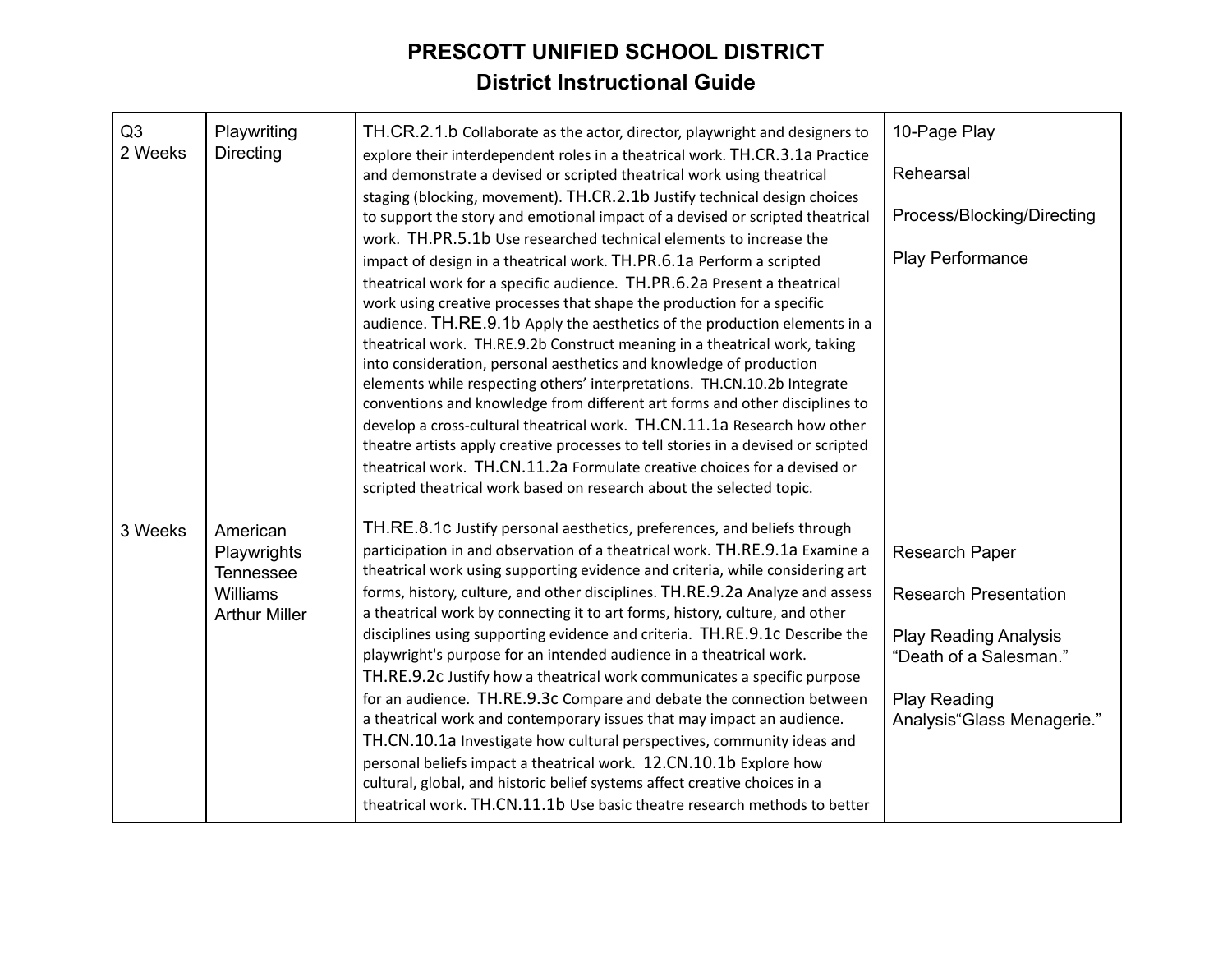| TH.CR. 3.1c Explore physical, vocal and psychological choices to develop a<br>Quiz on Given<br>4 Weeks<br>The Actor as<br>performance that is believable, authentic, and relevant to a theatrical work.<br>Character<br>Circumstances/Acting<br>TH.PR.4.1a Research various character objectives and tactics in a theatrical<br>Monologues<br><b>Tactics</b><br>work to overcome an obstacle. TH.PR.4.1b Apply pacing to better<br>Scene Work<br>communicate the story in a theatrical work. TH.PR. 4.2a Analyze unique<br>Acting<br><b>Memorized Monologue</b><br>choices and create believable and sustainable characters theatrical work.<br><b>Memorized Scene</b><br>Terminology:<br>TH.PR.4.2b Identify essential text information, research from various<br><b>Beats</b><br>sources, and the director's concept that influence character choices in a<br><b>Tactics</b><br><b>Character Analysis Papers</b><br>theatrical work. TH.PR.4.3b Apply a variety of researched acting techniques<br>Motivation<br>for each scene/monologue<br>Given<br>to character choices in a theatrical work. TH.PR.5.1a Use a variety of acting<br>techniques to expand skills in a rehearsal or theatrical performance.<br>Circumstances<br>Goals<br>TH.PR.5.2a Refine a range of acting skills to build a believable and<br>sustainable theatrical work. TH.PR.5.3a Apply and justify a collection of<br>acting techniques from reliable resources to prepare a believable and<br>sustainable performance. TH.PR.6.1a Perform a scripted theatrical work for<br>a specific audience. TH.PR.6.2a Present a theatrical work using creative<br>processes that shape the production for a specific audience. TH.RE.8.1a<br>Analyze and compare character choices developed from personal<br>experiences in multiple theatrical works. TH.RE.8.2a Defend character<br>choices when participating in or observing a theatrical work. TH.RE.8.3a<br>Modify character choices using the work of others when participating in or<br>observing a theatrical work. TH.CN.11.1a Research how other theatre<br>artists apply creative processes to tell stories in a devised or scripted<br>theatrical work. TH.CN.11.2a Formulate creative choices for a devised or<br>scripted theatrical work based on research about the selected topic.<br>Literacy Standards: Evaluate an author's premises, claims, and evidence |  | understand the social and cultural background of a theatrical work.<br>Literacy Standards: Draw evidence from informational texts to support analysis,<br>reflection, and research. (9-10.WHST.9) |  |
|----------------------------------------------------------------------------------------------------------------------------------------------------------------------------------------------------------------------------------------------------------------------------------------------------------------------------------------------------------------------------------------------------------------------------------------------------------------------------------------------------------------------------------------------------------------------------------------------------------------------------------------------------------------------------------------------------------------------------------------------------------------------------------------------------------------------------------------------------------------------------------------------------------------------------------------------------------------------------------------------------------------------------------------------------------------------------------------------------------------------------------------------------------------------------------------------------------------------------------------------------------------------------------------------------------------------------------------------------------------------------------------------------------------------------------------------------------------------------------------------------------------------------------------------------------------------------------------------------------------------------------------------------------------------------------------------------------------------------------------------------------------------------------------------------------------------------------------------------------------------------------------------------------------------------------------------------------------------------------------------------------------------------------------------------------------------------------------------------------------------------------------------------------------------------------------------------------------------------------------------------------------------------------------------------------------------------------------------------------------------------------------------------|--|---------------------------------------------------------------------------------------------------------------------------------------------------------------------------------------------------|--|
|                                                                                                                                                                                                                                                                                                                                                                                                                                                                                                                                                                                                                                                                                                                                                                                                                                                                                                                                                                                                                                                                                                                                                                                                                                                                                                                                                                                                                                                                                                                                                                                                                                                                                                                                                                                                                                                                                                                                                                                                                                                                                                                                                                                                                                                                                                                                                                                                    |  | by corroborating or challenging them with other information. (11-12.RH.8)                                                                                                                         |  |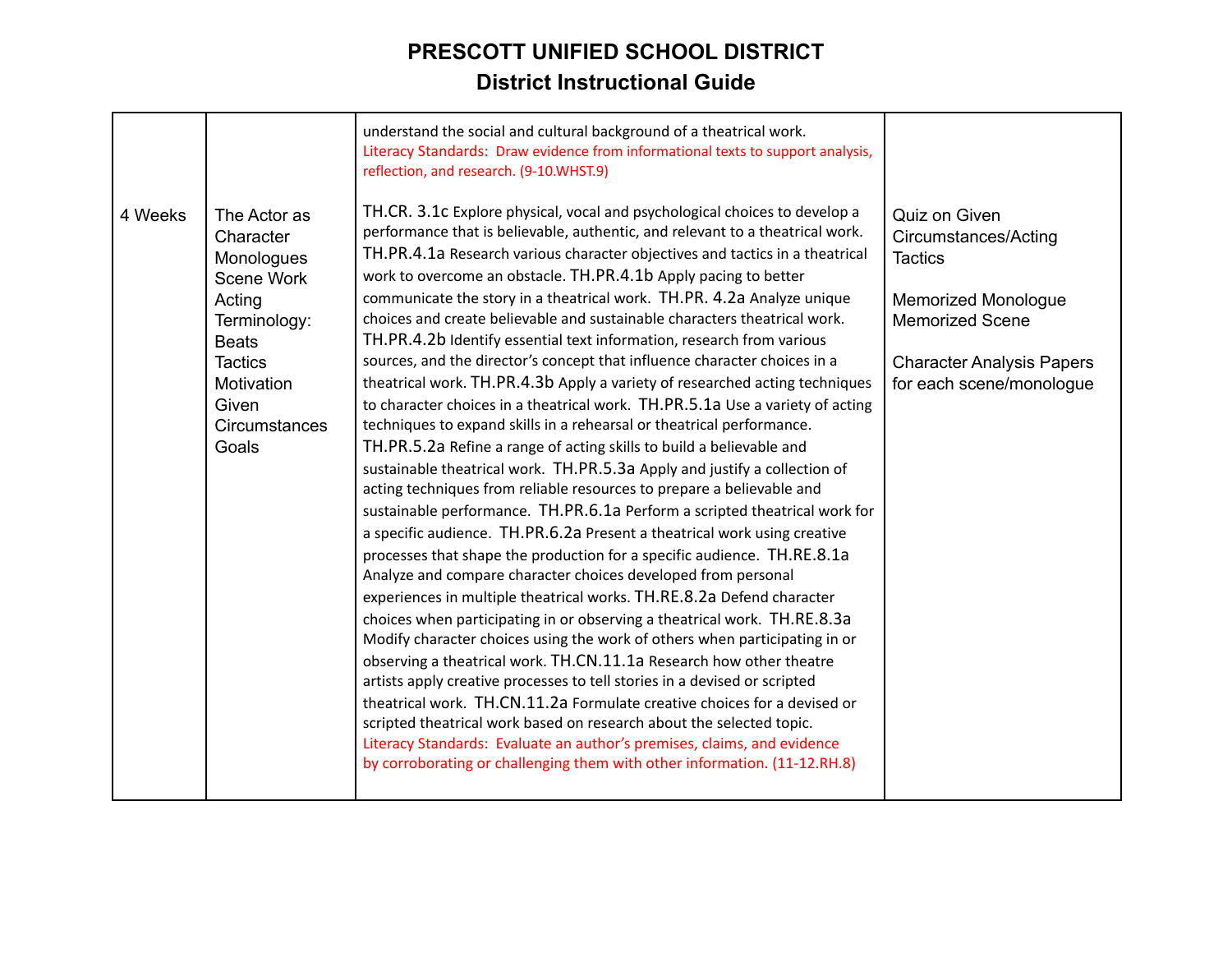| Q4<br>2 Weeks | Terminology<br><b>Film Analysis</b><br>8 Sequence<br>Story | TH.CR.1.1a Apply basic research to construct ideas about the visual<br>composition of a theatrical work. TH.CR.1.2a Investigate historical and<br>cultural conventions and their impact on the visual composition of a<br>theatrical work.TH.CN.10.1a Investigate how cultural perspectives,<br>community ideas and personal beliefs impact a theatrical work.<br>12.CN.10.1b Explore how cultural, global, and historic belief systems affect<br>creative choices in a theatrical work. TH.CN.11.1a Research how other<br>theatre artists apply creative processes to tell stories in a devised or scripted<br>theatrical work. TH.CN.11.1b Use basic theatre research methods to better<br>understand the social and cultural background of a theatrical work.<br>Literacy Standards Integrate and evaluate multiple sources of information<br>presented in diverse formats and media (e.g., quantitative data, video,<br>multimedia) in order to address a question or solve a problem. (11-12.RST.7)                                                                                                                                                                                                                                                                                                                               | <b>Worksheets on Film Analysis</b><br>Quiz on Film Terminology |
|---------------|------------------------------------------------------------|----------------------------------------------------------------------------------------------------------------------------------------------------------------------------------------------------------------------------------------------------------------------------------------------------------------------------------------------------------------------------------------------------------------------------------------------------------------------------------------------------------------------------------------------------------------------------------------------------------------------------------------------------------------------------------------------------------------------------------------------------------------------------------------------------------------------------------------------------------------------------------------------------------------------------------------------------------------------------------------------------------------------------------------------------------------------------------------------------------------------------------------------------------------------------------------------------------------------------------------------------------------------------------------------------------------------------------------|----------------------------------------------------------------|
| 2 Weeks       | Screenwriting                                              | TH.CR.1.1a Apply basic research to construct ideas about the visual<br>composition of a theatrical work. TH.CR.1.2a Investigate historical and<br>cultural conventions and their impact on the visual composition of a<br>theatrical work. TH.CR.1.2c Use personal experiences and background<br>knowledge to develop a character that is believable and authentic in a<br>theatrical work. TH.CN.10.2b Integrate conventions and knowledge from<br>different art forms and other disciplines to develop a cross-cultural theatrical<br>work. TH.CN.11.1a Research how other theatre artists apply creative<br>processes to tell stories in a devised or scripted theatrical work.<br>TH.CN.11.2a Formulate creative choices for a devised or scripted theatrical<br>work based on research about the selected topic. TH.CN.11.1b Use basic<br>theatre research methods to better understand the social and cultural<br>background of a theatrical work. Technology Standards: PO 2. Use digital<br>collaborative tools to synthesize information, produce original works, and express ideas.<br>Literacy Standards: Integrate and evaluate multiple sources of information presented in<br>diverse formats and media (e.g., quantitative data, video, multimedia) in order to address a<br>question or solve a problem. (11-12.RST.7) | <b>Script Outline</b><br><b>Completed Script</b>               |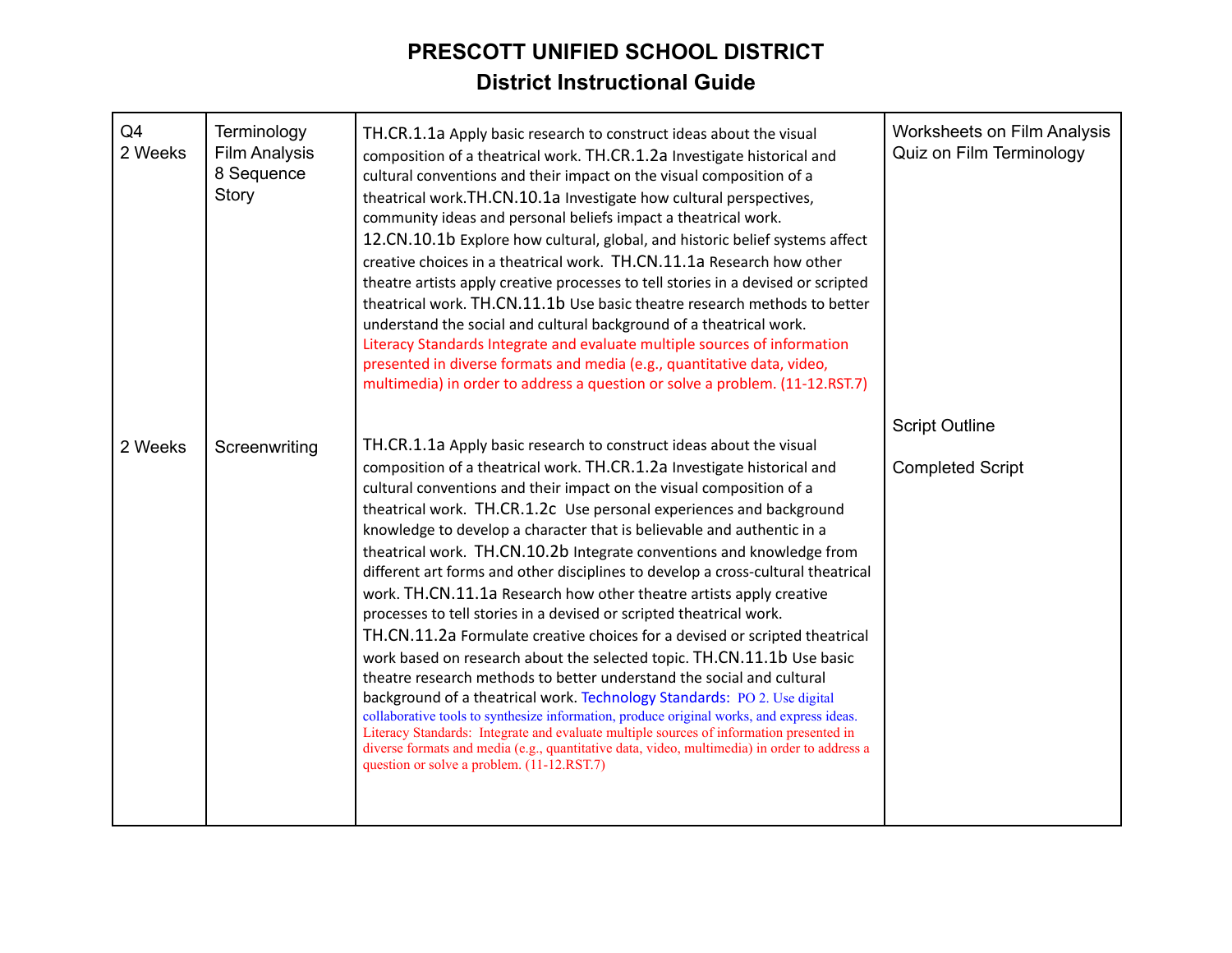| 2 Weeks | Acting for Film        | TH.CR.1.1a Apply basic research to construct ideas about the visual<br>composition of a theatrical work. TH.CR.3.1c Explore physical, vocal and<br>psychological choices to develop a performance that is believable, authentic,<br>and relevant to a theatrical work. TH.CN.11.1a Research how other theatre<br>artists apply creative processes to tell stories in a devised or scripted<br>theatrical work. TH.CN.11.2a Formulate creative choices for a devised or<br>scripted theatrical work based on research about the selected topic.<br>TH.CN.11.1b Use basic theatre research methods to better understand the<br>social and cultural background of a theatrical work.                                                                                                                                                                                                                                                                                                                                                                                                                                                                                                                                                                                                                                                                                                                                                                                                                                          | Monologue<br>Scenes<br><b>Character Analysis</b><br>Worksheets                             |
|---------|------------------------|----------------------------------------------------------------------------------------------------------------------------------------------------------------------------------------------------------------------------------------------------------------------------------------------------------------------------------------------------------------------------------------------------------------------------------------------------------------------------------------------------------------------------------------------------------------------------------------------------------------------------------------------------------------------------------------------------------------------------------------------------------------------------------------------------------------------------------------------------------------------------------------------------------------------------------------------------------------------------------------------------------------------------------------------------------------------------------------------------------------------------------------------------------------------------------------------------------------------------------------------------------------------------------------------------------------------------------------------------------------------------------------------------------------------------------------------------------------------------------------------------------------------------|--------------------------------------------------------------------------------------------|
| 3 Weeks | <b>Film Production</b> | TH.CR.1.1a Apply basic research to construct ideas about the visual<br>composition of a theatrical work. TH.CR.1.2a Investigate historical and<br>cultural conventions and their impact on the visual composition of a<br>theatrical work. TH.CR.1.3a Synthesize knowledge from a variety of<br>dramatic forms, theatrical conventions, and technologies, including rights<br>and royalties to create the visual composition of a theatrical work.<br>TH.CR.1.1b Explore the impact of technology on design choices in a<br>theatrical work. TH.CR.1.2b Implement design solutions for a theatrical<br>work. TH.CR.2.1b Collaborate as the actor, director, playwright and<br>designers to explore their interdependent roles in a theatrical work.<br>TH.CR.3.1b Justify technical design choices to support the story and<br>emotional impact of a devised or scripted theatrical work. (e.g. lighting,<br>sound, scenery, props, costumes, makeup, media).<br>TH.CN.10.2b Integrate conventions and knowledge from different art forms<br>and other disciplines to develop a cross-cultural theatrical work.<br>TH.CN.11.1a Research how other theatre artists apply creative processes to<br>tell stories in a devised or scripted theatrical work. TH.CN.11.2a Formulate<br>creative choices for a devised or scripted theatrical work based on research<br>about the selected topic. TH.CN.11.1b Use basic theatre research methods<br>to better understand the social and cultural background of a theatrical work. | Quiz on Film Terminology<br>Storyboard<br><b>Filming Schedule</b><br><b>Completed Film</b> |